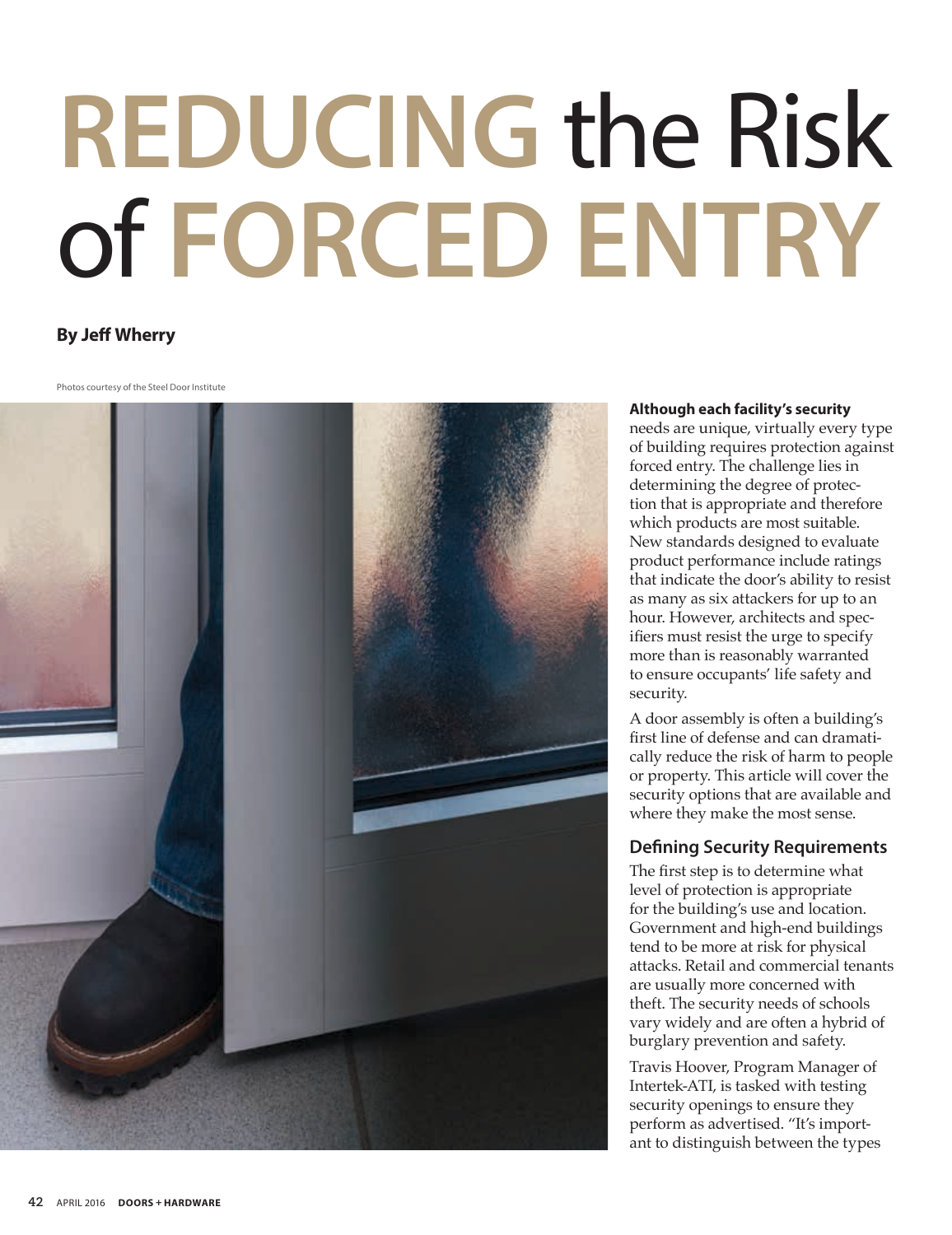

**Exterior doors are a building's first line of defense.**

of threats because they are addressed quite differently. Physical attacks tend to be more planned and sophisticated. For those, we test a lot of bullet resistant doors with laminated glass that won't shatter. Those doors usually have steel stiffeners and higher gauge steel."

"For burglary prevention, the openings we test often have seamless welds, reinforced hardware, and steel stiffeners," added Hoover.

# **Finding the "Just Right" Amount of Security**

In the aftermath of any violent tragedy such as a terrorist attack or school shooting, people are left feeling vulnerable, having been robbed of their sense of security. As a result, it is not uncommon for there to be a reflexive push to implement the maximum degree of security on openings and facilities, well beyond what is necessary to protect the building's occupants. Overspecification means unnecessary costs.

Ironically, deciding what degree of security is appropriate can become more difficult with lower levels of risk. Specifying a steel door rated with the highest levels of blast, ballistics, and forced entry resistance would be considered absolutely appropriate for high risk government facilities and potential terrorist targets such as dams or

nuclear power plants. But what is appropriate for corporate offices or retail locations whose owners are generally more concerned with theft? How do the security needs of a warehouse differ from those of a jewelry store?

Design professionals should consider:

- budget
- risk of physical attack, burglary, or both
- severity of the risk
- if bullet resistant doors would make sense
- (for existing buildings) if retrofitting the windows and steel doors would be sufficient.

Addressing the items above should never come at the expense of life safety. Barricades and security gadgets often do not meet the most essential life safety concepts such as the ability to egress in one operation without any special knowledge or effort. Stick to tested and approved products that won't have the local Fire Marshal steaming.

# **Specifying Forced Entry Resistance**

Rather than get bogged down with components or door construction, the standards below can be specified to ensure the desired level of safety.